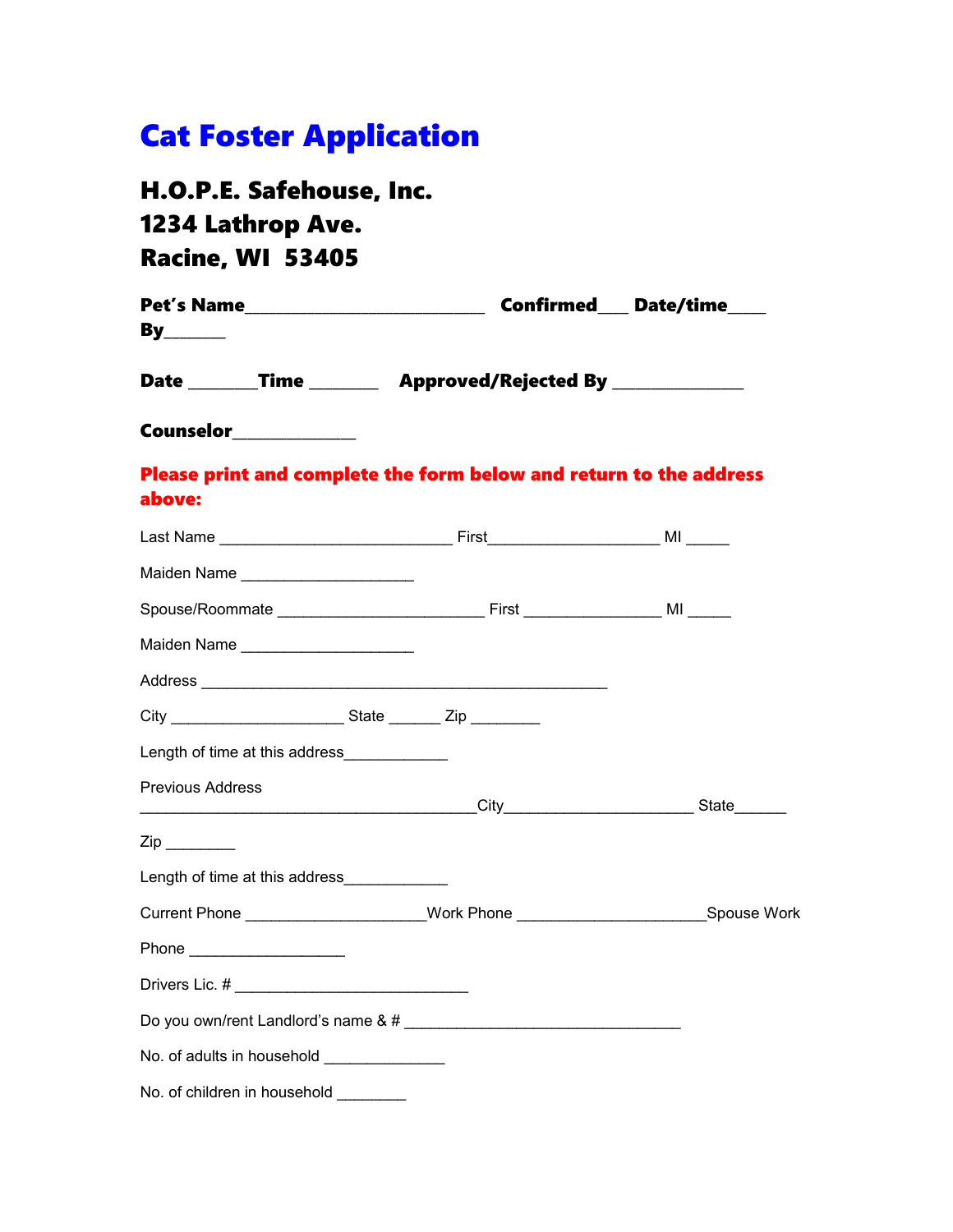Ages of children \_\_\_\_\_\_\_\_\_\_\_\_\_\_\_\_\_\_\_\_\_\_\_\_\_\_\_\_\_\_\_\_\_\_\_\_\_\_\_\_\_\_\_\_\_\_\_\_\_\_\_\_\_\_\_\_\_\_

#### Employer:

| How long employed here _____________                                                          |  |  |  |  |  |  |  |  |  |
|-----------------------------------------------------------------------------------------------|--|--|--|--|--|--|--|--|--|
| Spouse/roommate _____________________________Phone ____________________Shift __________       |  |  |  |  |  |  |  |  |  |
| How long employed here ______________                                                         |  |  |  |  |  |  |  |  |  |
| Have you ever trained a kitten before: yes ___ no ____                                        |  |  |  |  |  |  |  |  |  |
| Have you ever trained an adult cat: yes ___ no _____                                          |  |  |  |  |  |  |  |  |  |
| Do you have a carrying crate: yes ___ no ____                                                 |  |  |  |  |  |  |  |  |  |
| Do you have any allergies to pets: yes ___ no ____                                            |  |  |  |  |  |  |  |  |  |
| Do you have a scratching pole: yes ___ no ___ Will this be your first cat: yes ___ no ___     |  |  |  |  |  |  |  |  |  |
| Have you ever gone to pet classes: yes no                                                     |  |  |  |  |  |  |  |  |  |
| Have you ever had to get rid of a pet: yes ___ no ____                                        |  |  |  |  |  |  |  |  |  |
|                                                                                               |  |  |  |  |  |  |  |  |  |
| Who will be responsible for feeding, training, and vet care ____________________              |  |  |  |  |  |  |  |  |  |
| How many hours will the cat be left alone                                                     |  |  |  |  |  |  |  |  |  |
| Where will the cat be housed: (circle all that apply) Indoor only Outdoors only In & Out Barn |  |  |  |  |  |  |  |  |  |
| Other (explain)                                                                               |  |  |  |  |  |  |  |  |  |

\_\_\_\_\_\_\_\_\_\_\_\_\_\_\_\_\_\_\_\_\_\_\_\_\_\_\_\_\_\_\_\_\_\_\_\_\_\_\_\_\_\_\_\_\_\_\_\_\_\_\_\_\_\_\_\_\_\_\_\_\_\_\_\_\_\_\_\_\_\_\_

### Current Pets (list only canines and felines) Write None, if you currently have no pets

 Dog/cat - Name - Age - How long have you had it - Kept in or outside - What vet do you use with this pet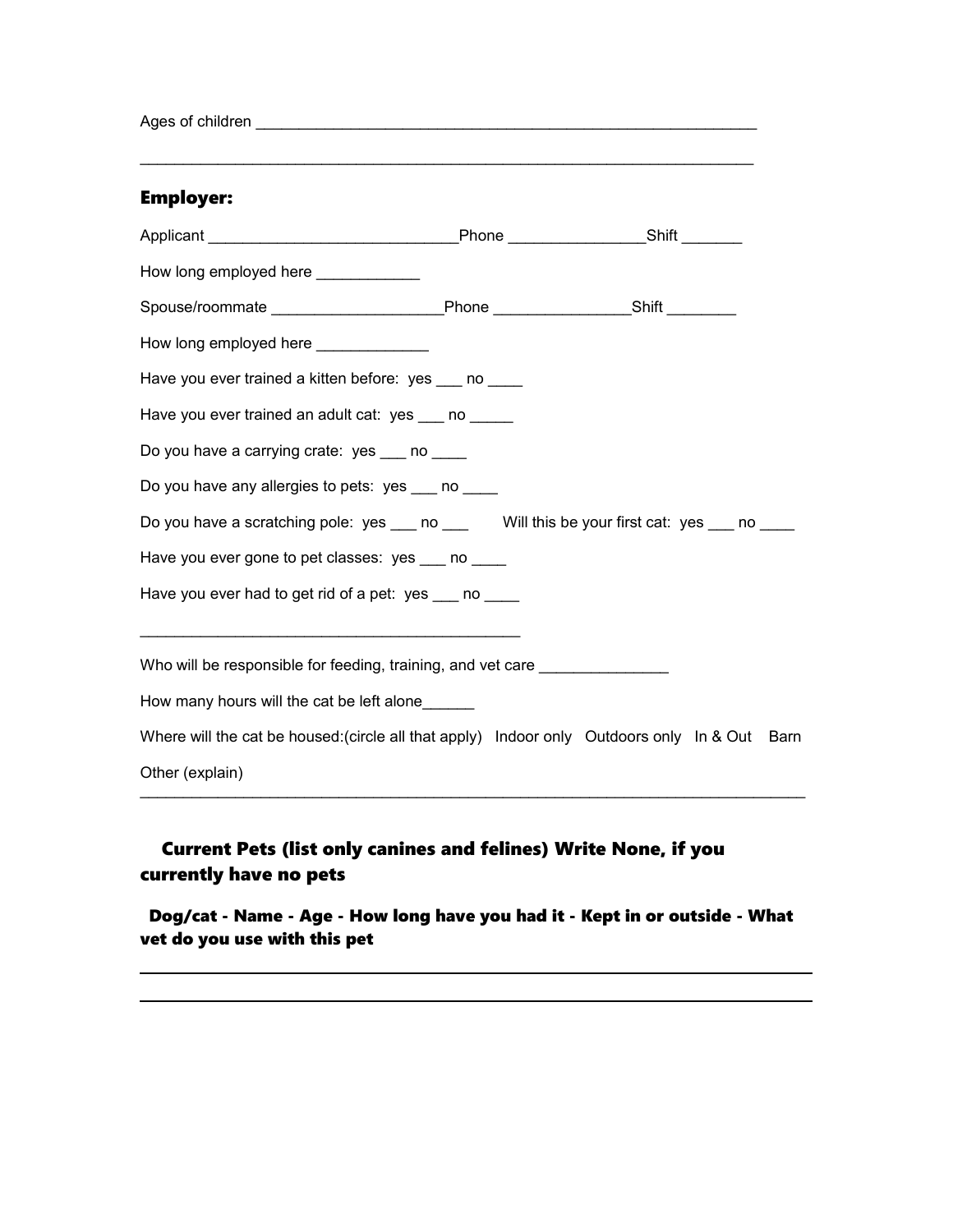Past Pets: List all pets owned in the last 10 years. Write None if you have had no other pets in the last 10 years.

#### Breed - Name - Purchased from where and at what age - How long did you have it - Where is pet now

List all veterinarians you used with these pets: (include clinic name, phone & city)

## **Please read and sign:**

*I certify that all information I have given on this application is true. I understand that any false information, unanswered questions or omitted information will result in immediate rejection.*

| Signature                |        | Date       |           |  |  |
|--------------------------|--------|------------|-----------|--|--|
| Spouse                   | Date   |            |           |  |  |
|                          |        |            |           |  |  |
|                          |        |            |           |  |  |
| <b>Verified: Address</b> | Visual | Employment | Reference |  |  |